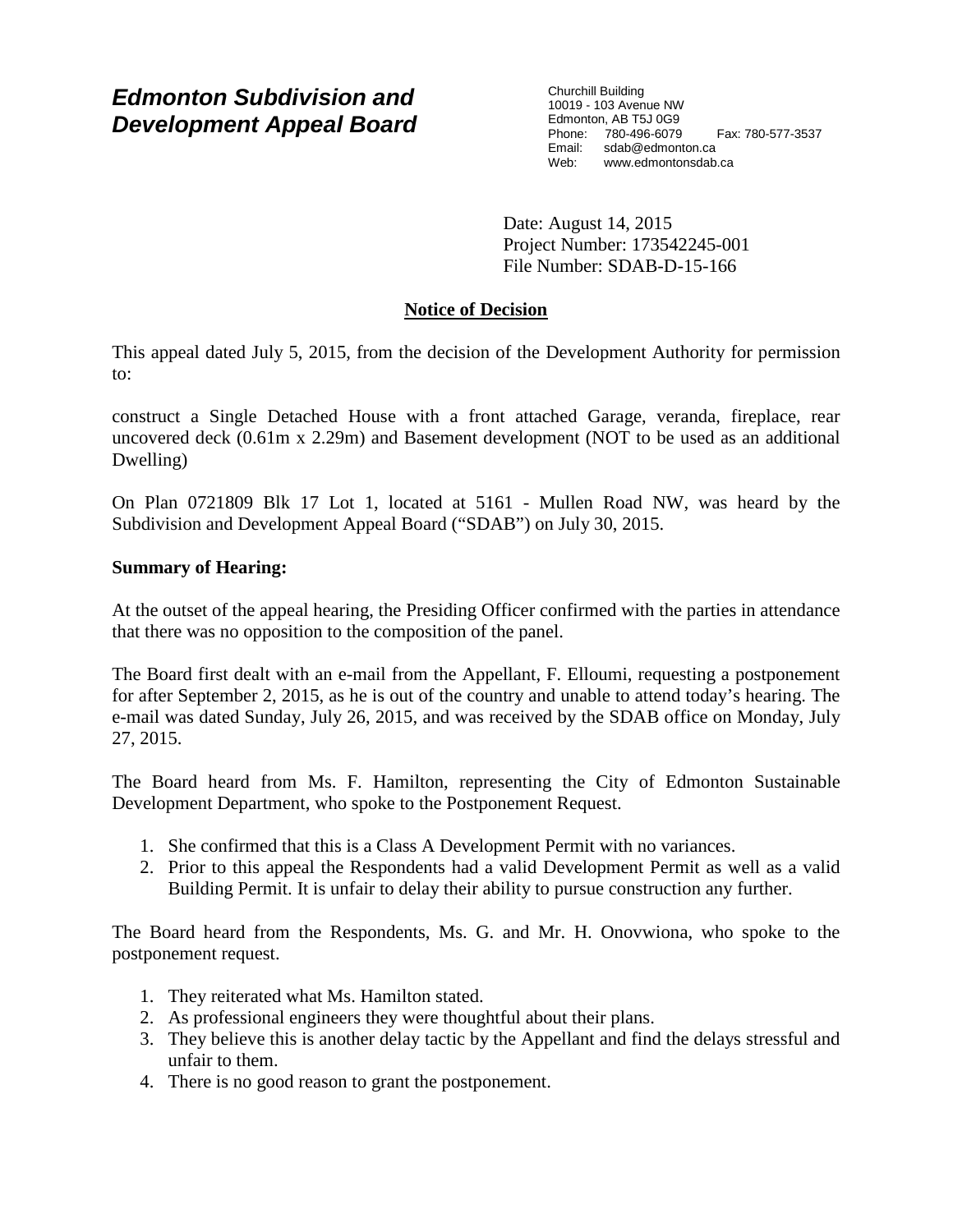SDAB Administration confirmed the following information:

- 1. The appeal was filed on July 5, 2015 and tentative hearing dates of July 29 or July 30, 2015, were provided to the Appellant on July 6, 2015.
- 2. The notice of the hearing was sent out July 14, 2015.
- 3. The postponement request was made on July 26, 2015, and was received by the SDAB office on July 27, 2015.

# **MOTION:**

"That the request for a postponement be denied."

Reasons:

- 1. The Board finds the Appellant had ample notice of when the hearing was to take place and had adequate time to provide a request for an adjournment prior to this week.
- 2. There was no one that appeared on behalf of the Appellant at the hearing. The Board is relying on an e-mail that was sent from the Appellant which states that he is out of the country and knew of his travel plans since February, 2015.
- 3. The Appellant was given tentative hearing dates of July 29 or 30, 2015, on July 6, 2015.
- 4. The Board heard from the Development Officer, who indicated to the Board that this was a Class A Permitted Development with no variances. She finds no merit or justification for allowing the postponement.
- 5. The Board then heard from the Respondents that the postponement would provide a significant prejudice to them with respect to further delaying the construction of their home.
- 6. The Board accepts that the Appellant had ample time to request an adjournment prior to scheduling the appeal, and the Board finds no just reason to postpone the hearing until September.

The Presiding Officer then addressed the issue of jurisdiction and whether the appeal was filed within the allowable 14-day appeal period, pursuant to s 686 of the *Municipal Government Act*, RSA 2000, c. M-26 (the "*MGA*").

Ms. F. Hamilton provided the following information regarding the late filing issue.

- 1. The Development Application was approved on June 17, 2015, and confirmed the appeal was filed late.
- 2. She received a phone call from the Appellant sometime after the approval date inquiring as to whether the proposed development was in compliance with all City bylaws and if any variances had been granted. She confirmed to the Appellant that this was a Class A Development with no variances.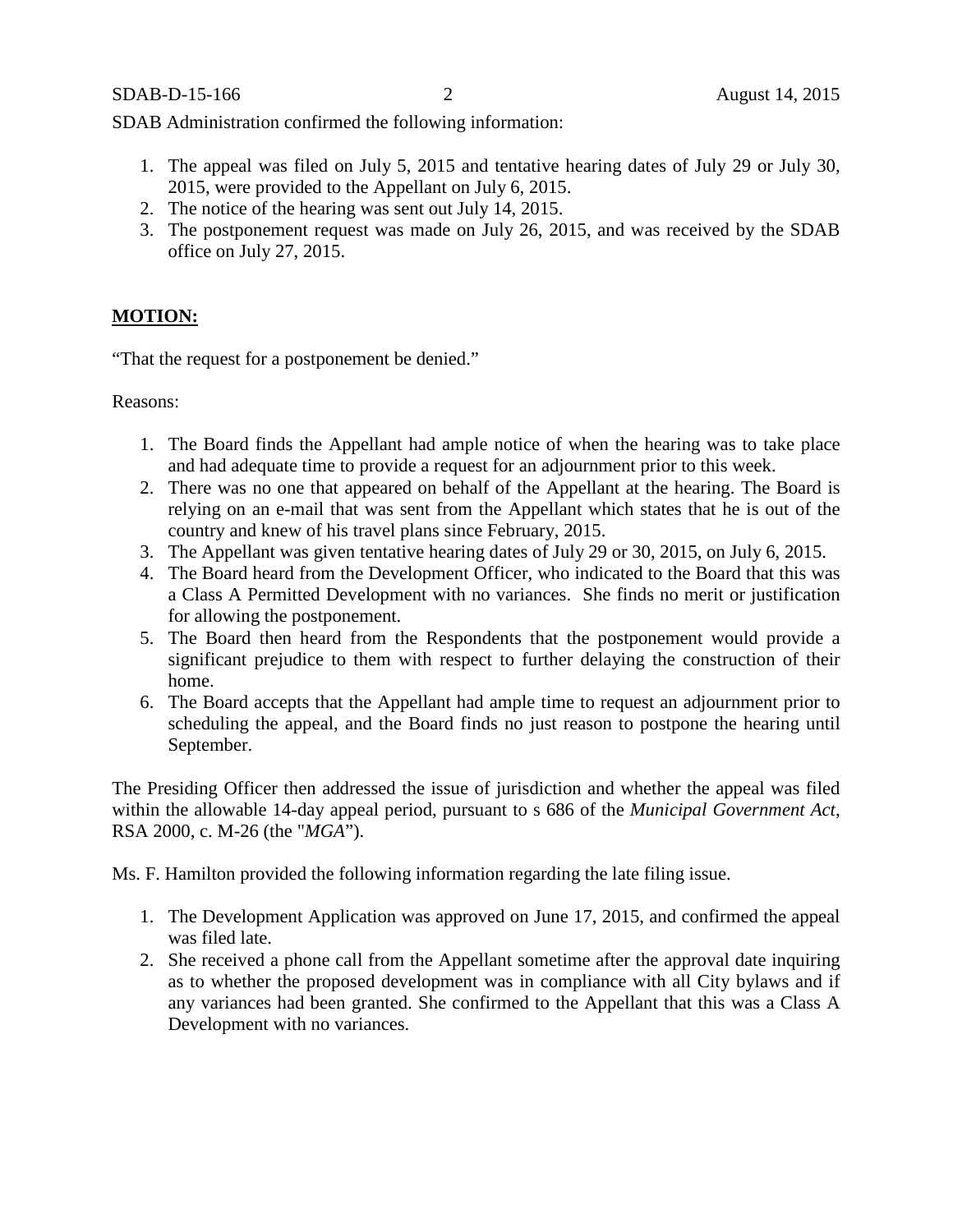- 3. The Appellant advised her that he disagreed with the location of the development. She advised him that he had a 14 day period of time from the approval date of June 17, 2015, to file an appeal, although she did not state the exact filing deadline date of July 1, 2015.
- 4. She does not recall the exact date of the phone call from the Appellant.
- 5. She referenced s 685(3) of the *MGA* and stated that the only grounds for an appeal for a Permitted Use would be that the Development Authority misinterpreted the zoning bylaw. The Appellant has not demonstrated that she has.

The Board heard from Ms. G and Mr. H Onovwiana, who provided the following information regarding the late filing issue.

- 1. There was no good reason provided by the Appellant to support the late filing; therefore the appeal should not be considered.
- 2. They confirmed that they were advised of the approved Building Permit on June 30, 2015, and picked up the documents on July 8, 2015.

## **Decision:**

The Board does not have jurisdiction to hear the appeal because it was filed outside of the 14 day appeal period as per s 686(1)(b) of the *MGA.*

#### **Reasons for the Decision:**

- 1. The Board accepts the information provided by the Development Officer that a conversation was held with the Appellant within the appeal period that provided precise direction as to the late filing and the grounds for appeal.
- 2. The Board acknowledges that the appeal was filed on-line on Sunday, July 5, 2015, which indicated to the Board that despite the last day of the appeal falling on a Statutory Holiday (July 1, 2015), the Appellant had the opportunity to file that day as well.
- 3. The Board has further determined that the Appellant has not provided any reasons for not being able to adhere to the 14 days required pursuant to s 686(1) of the *MGA*. The Board therefore cannot assume jurisdiction to hear this appeal.

### **Important Information for Applicant/Appellant**

1. This decision may be appealed to the Alberta Court of Appeal on a question of law or jurisdiction under s 688 of the *Municipal Government Act*, RSA 2000, c M-26. If the Subdivision and Development Appeal Board is served with notice of an application for leave to appeal its decision, such notice shall operate to suspend the Development Permit.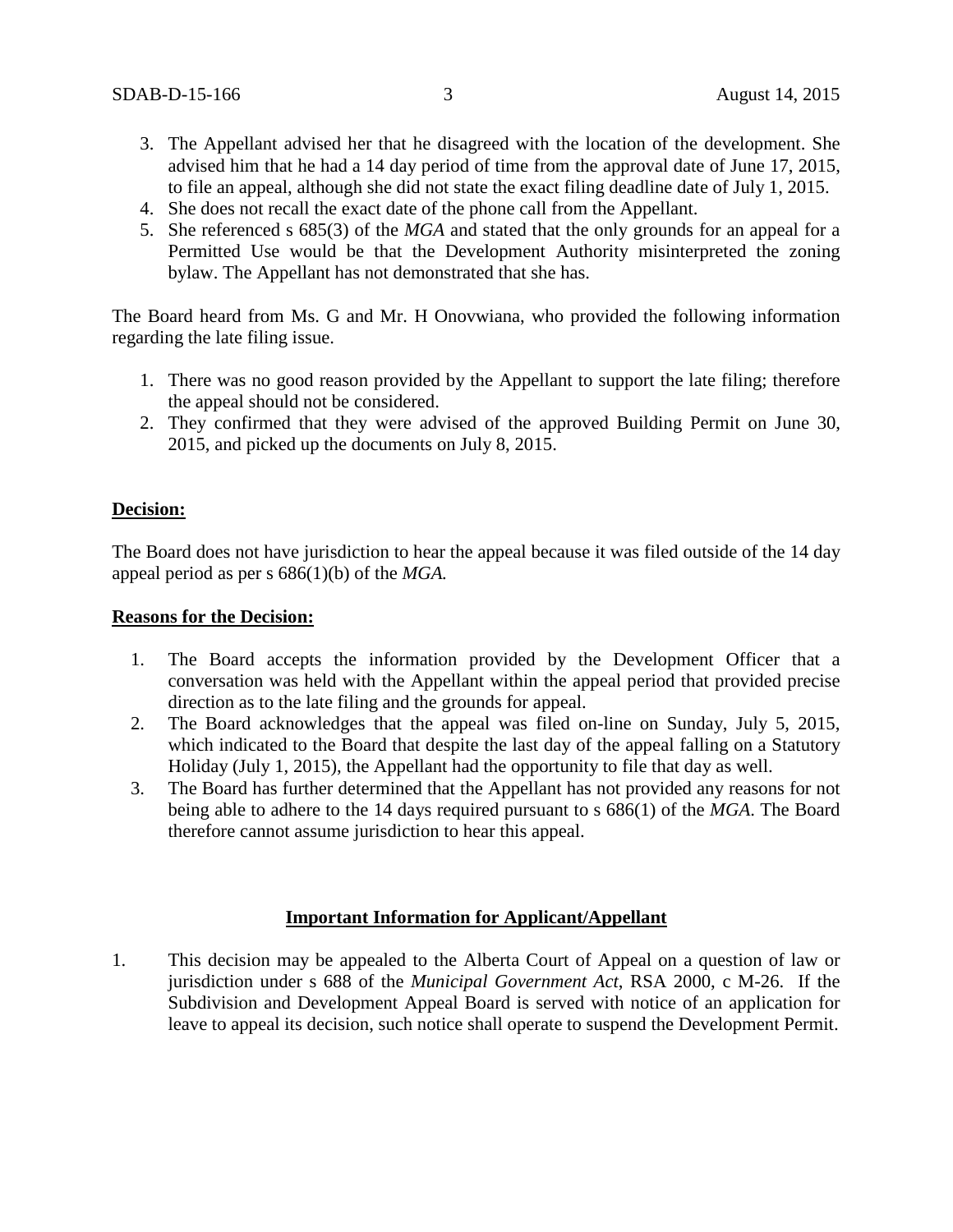2. When a decision on a Development Permit application has been rendered by the Subdivision and Development Appeal Board, the enforcement of that decision is carried out by the Sustainable Development Department, located on the 5th Floor, 10250 – 101 Street, Edmonton.

> Mr. V. Laberge, Presiding Officer Subdivision and Development Appeal Board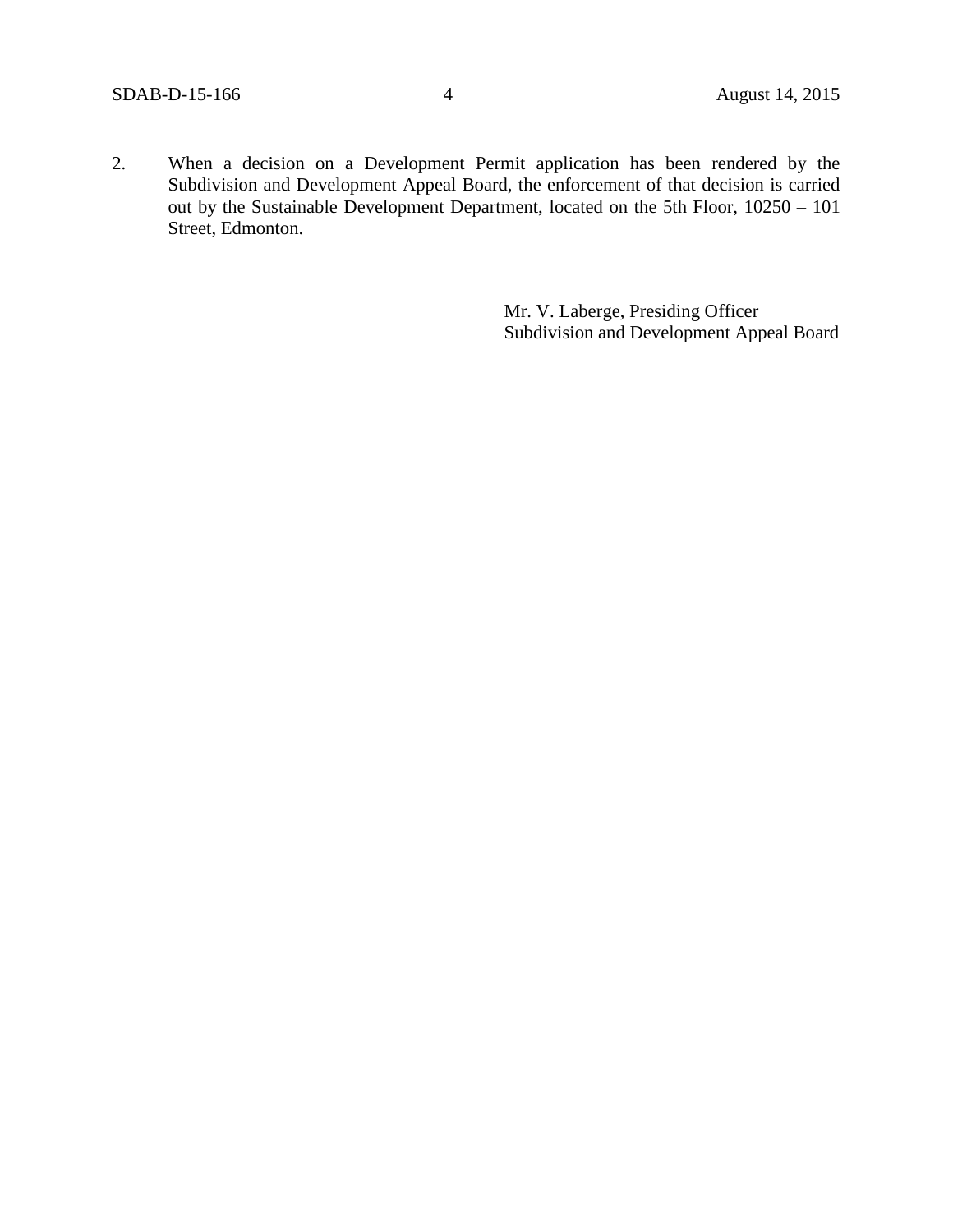# *Edmonton Subdivision and Development Appeal Board*

Churchill Building 10019 - 103 Avenue NW Edmonton, AB T5J 0G9 Phone: 780-496-6079 Fax: 780-577-3537 Email: sdab@edmonton.ca<br>Web: www.edmontonsdab www.edmontonsdab.ca

Date: August 14, 2015 Project Number: 168252302-005 File Number: SDAB-D-15-136

# **Notice of Decision**

This appeal dated May 29, 2015, from the decision of the Development Authority for permission to:

Construct and operate a Residential Sales Centre on Plan 1521524 Blk 127 Lot 25, located at 13605 - 102 Avenue NW,

was heard by the Subdivision and Development Appeal Board ("SDAB") at its hearing held on June 25, 2015. The decision of the Board was as follows:

# **Summary of Hearing:**

At the outset of the appeal hearing, the Presiding Officer confirmed with the parties in attendance that there was no opposition to the composition of the panel.

The appeal was filed on time, in accordance with s 686 of the *Municipal Government Act ("MGA")*, RSA 2000, c M-26.

The Board heard an appeal of the decision of the Development Authority to approve an application to construct and operate a Residential Sales Centre, subject to conditions and a deficiency of one on-site parking space, located at 13605 - 102 Avenue NW. The subject site is zoned RF4 Semi-detached Residential Zone and is within the Mature Neighbourhood Overlay. The approved development permit application was appealed by an adjacent property owner.

Prior to the hearing the following information was provided to the Board, copies of which are on file:

• 40 letters from neighbouring property owners in opposition to the proposed development.

The Board heard from Mr. D. Percy, acting as Agent for the Appellant, Mr. D. Johnson. Mr. Percy was accompanied by Ms. B. Finlay, a neighbouring property owner from outside of the 60 metre notification area. Ms. Finlay's role in the hearing was primarily to provide support for Mr. Percy with the document presentation and organization. Mr. Percy provided the following information to the Board: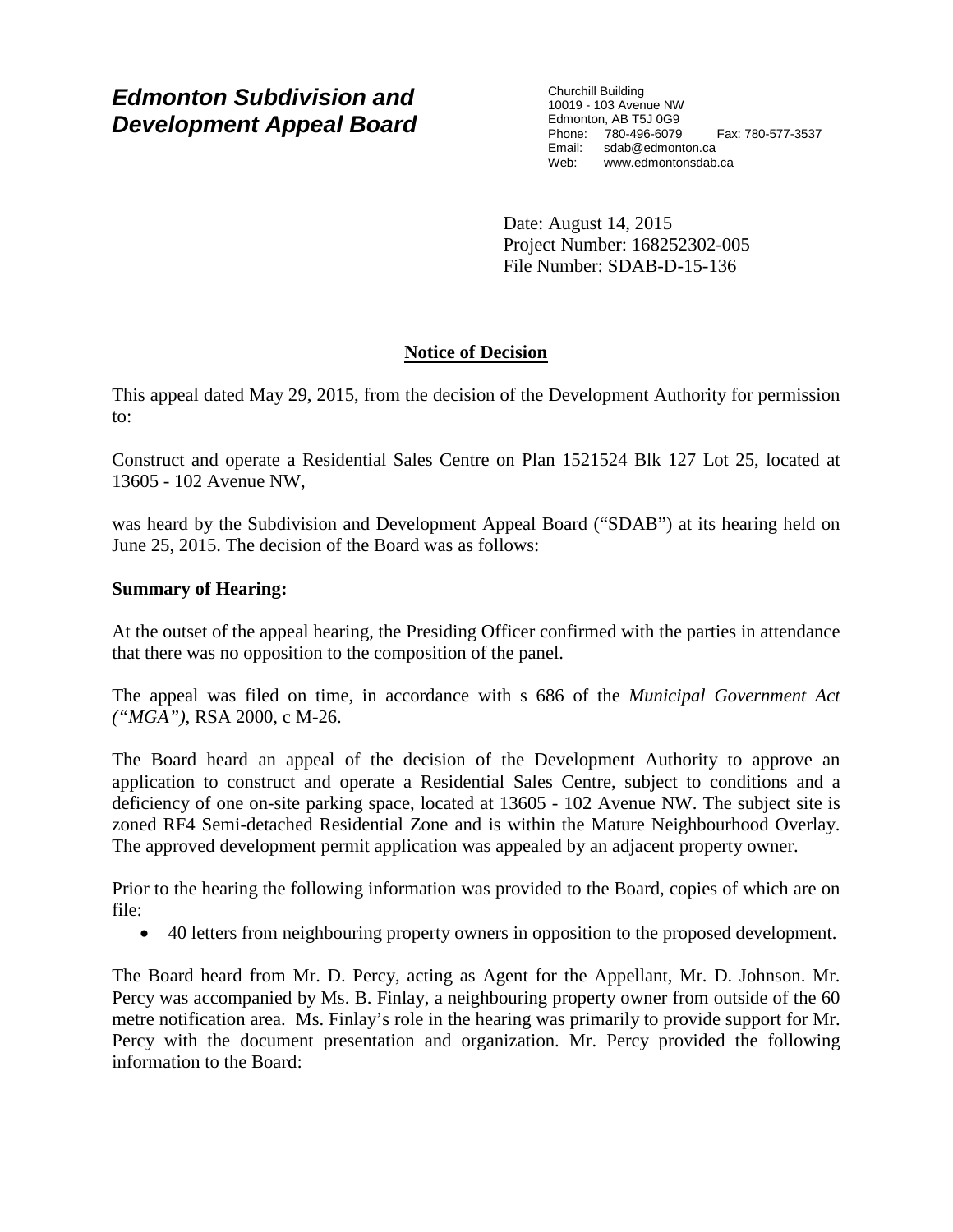- 1. The Appellant lives in a heritage home on 136 Street.
- 2. There is a school crosswalk located at the intersection of 102 Avenue and 136 Street.
- 3. Mr. Percy is Chair of the Old Glenora Conservation Association. He addressed the history of the lot, the Mature Neighbourhood Overlay and parking issues as follows:

History of the lot

- a. The owner of the lot was denied subdivision approval 3 times between 2007 and 2014: two of these refusals were appealed to this Board who also denied the subdivision, and the third refusal was not appealed. These refusals were due to non-compliance with the Mature Neighbourhood Overlay as the previously proposed plans were not sensitive in scale to existing development and the impact on the existing streetscape.
- b. Subdivision approval was received in 2014 when the SDAB decided infill was a priority over the consideration of the Mature Neighbourhood Overlay.

Mature Neighbourhood Overlay

- a. He acknowledged that the Mature Neighbourhood Overlay cannot be used to prevent infill housing applications but the Overlay itself has not changed in any other way.
- b. Many opponents to this development and prior appeals have appeared before City Council on numerous occasions.
- c. Changes in the *Edmonton Zoning Bylaw* allowing for subdivisions and infill were not intended to allow commercial developments. Commercial development applications should be subject to the Mature Neighbourhood Overlay and be sensitive in scale to existing development and the existing streetscape.
- d. The Mature Neighbourhood Overlay is a guide to discretion and planning considerations. A Residential Sales Centre is not in character with the neighbourhood, not sensitive in scale and will look different from the rest of the street.
- e. The Appellant provided 9 pictures (Exhibit "A") one of which was of the proposed sales centre and sales sign. The sign to be erected is expected to be larger than that shown in the picture.
- f. Two of the pictures showed the streetscape along 136 street, and children and crossing guards using a pedestrian activated crosswalk light on 102 Avenue.
- g. The route along 136 Street is popular, not just with school children, but with pedestrians viewing the ambiance of the neighbourhood and the heritage homes.
- h. The Residential Sales Centre will attract traffic, impeding a pedestrian friendly street.

Parking Issues

a. The only realistic place for visitors of the Residential Sales Centre to park is along 136 Street which has no sidewalks on either side. Visitors will step on to adjacent yards when exiting vehicles.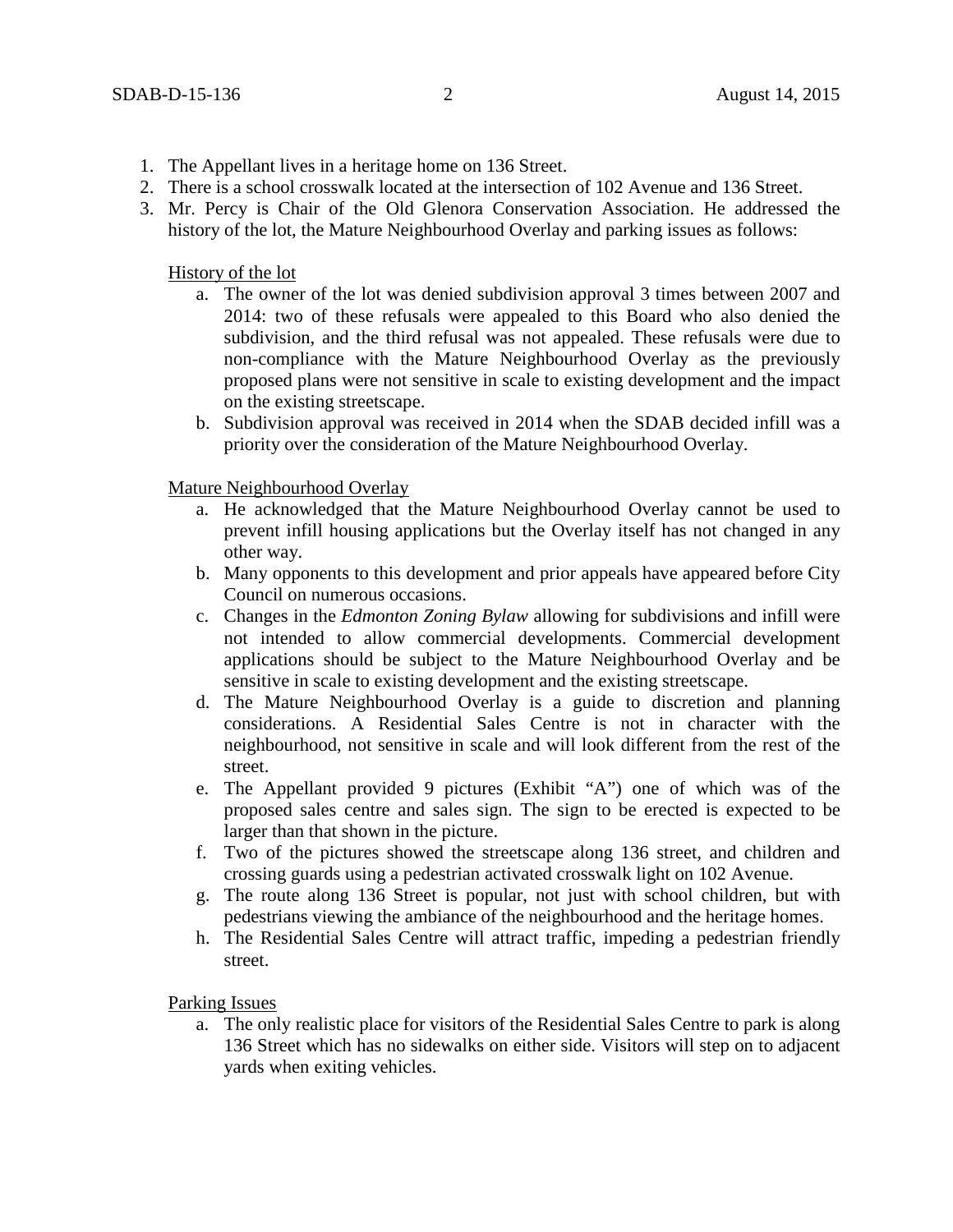- b. 136 Street already has parking congestion and a fire hydrant on the west side further encourages parking all along the east side of the street.
- c. There is a school kitty corner from the proposed development on 102 Avenue resulting in heavy foot and vehicle traffic. There are parking issues at all times of the day.
- d. The proposed development is "the thin edge of the wedge" that will establish a precedent for the encroachment of business development in a purely single family area.
- 4. Although City Council has allowed the subdivision of slim RF1 Single Detached Residential Zone lots this does not mean that existing rules would cease to be in effect. A Residential Sales Centre would remain a Discretionary Use. It was his opinion that the Development Officer's decision to permit this Discretionary Use does not align with the Mature Neighbourhood Overlay and the intent of City Council.

Mr. Percy provided the following responses to questions:

- 1. He confirmed that the proposed development is located in the RF4 Semi-detached Residential Zone.
- 2. Children walk along 136 Street and have worn a path in the grass although this path is likely on City property.
- 3. The pictures presented were taken the day before this hearing. Although they depict few, if any vehicles on 136 Street to the south of 102 Avenue, this is often not the case and there are also two intersecting alleyways. History has proven this street to be a dangerous place.
- 4. This area is allocated for neighbourhood renewal next year which will result in increased traffic congestion due to construction traffic, as well as temporary no parking zones for residents.
- 5. There is not a school zone speed limit on 102 Avenue.
- 6. The Mature Neighbourhood Overlay applies to this decision because it is a Discretionary Use and a Commercial Use. Neighbours are unaware as to what the proposed development will look like.
- 7. Since the proposed development is a sales centre as well as a show home, it is different from the residential marketing and sale of a private home. It markets both the developer and the developer's three developments, not just the subject property.

The Board heard from Ms. M. Robinson, a resident in the neighbourhood just outside of the 60 metre notification area. Ms. Robinson provided the following information:

- 1. She is affected by the proposed development as she uses 136 Street regularly and her children use it to go to school.
- 2. She clarified that school children and other residents of the neighbourhood do not always use the path on the east side of 136 Street and walk on the road.
- 3. Her main concern is safety.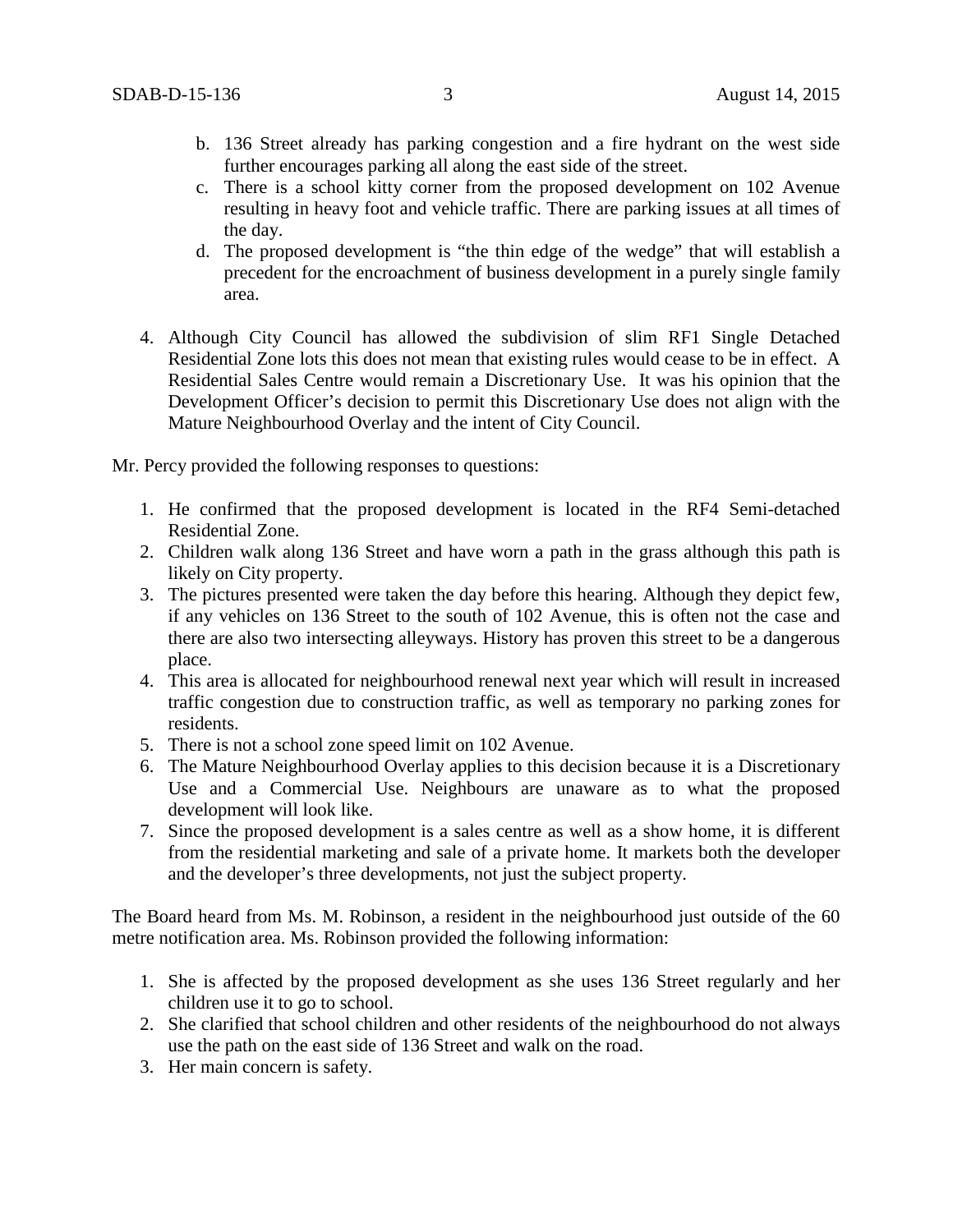The Board heard from Ms. F. Hetherington representing the City of Edmonton Sustainable Development Department, who was appearing on behalf of Mr. M. Zentner, the Development Officer who issued the initial permit.

Ms. Hetherington referred to a copy of Mr. Zentner's report (Exhibit "B"). The Board recessed briefly to review the materials. The Parties were also provided copies of Mr. Zentner's report for review. Prior to reconvening the hearing, the Board confirmed with the parties that they did not require more time to review the report. The parties had no objections, and the Board continued the hearing.

Ms. Hetherington provided the following responses to questions:

- 1. Residential Sales Centres are located in most residential areas in the City.
- 2. The sales centre component will be 24 square feet located on the second floor of the show home.
- 3. The original Development Officer determined that three parking spaces were required: two for the principal dwelling and one parking space for every 20 square metres to be used as a sales centre.
- 4. In her opinion, only one parking space is required as the development is not considered a dwelling until the Residential Sales Centre ceases operating.
- 5. High volumes of visitors are not expected.
- 6. She could not advise if a Residential Sales Centre increases the intensity of Use, because it would depend on the number of visitors.
- 7. The proposed development is not considered a Commercial Use but requires a Major Development Permit.
- 8. A permit for a Residential Sales Centre is typically granted for two years.
- 9. There are two available parking spaces at the rear of the proposed development.

The Board heard from the Respondent, Mr. Richard Nault of Urbanage Homes who provided the following information:

- 1. The variance allowing two parking spaces is justified and fair. He believes he has exceeded the parking requirement as six parking spaces are available within their three lots.
- 2. They will not be developing on the adjacent lots while the Residential Sales Centre is in operation.
- 3. His Company is respectful of City of Edmonton bylaws, as well as the communities within which they build.
- 4. The subject property will not be a show home parade; it will just be a single sales centre.
- 5. They do not own the three lots to the west of the subject site.

Mr. Nault provided the following responses to questions:

1. Typical show home hours are from 3:00 p.m. to 8:00 p.m. on weekdays and from 12:00 p.m. to 5:00 p.m. on weekends.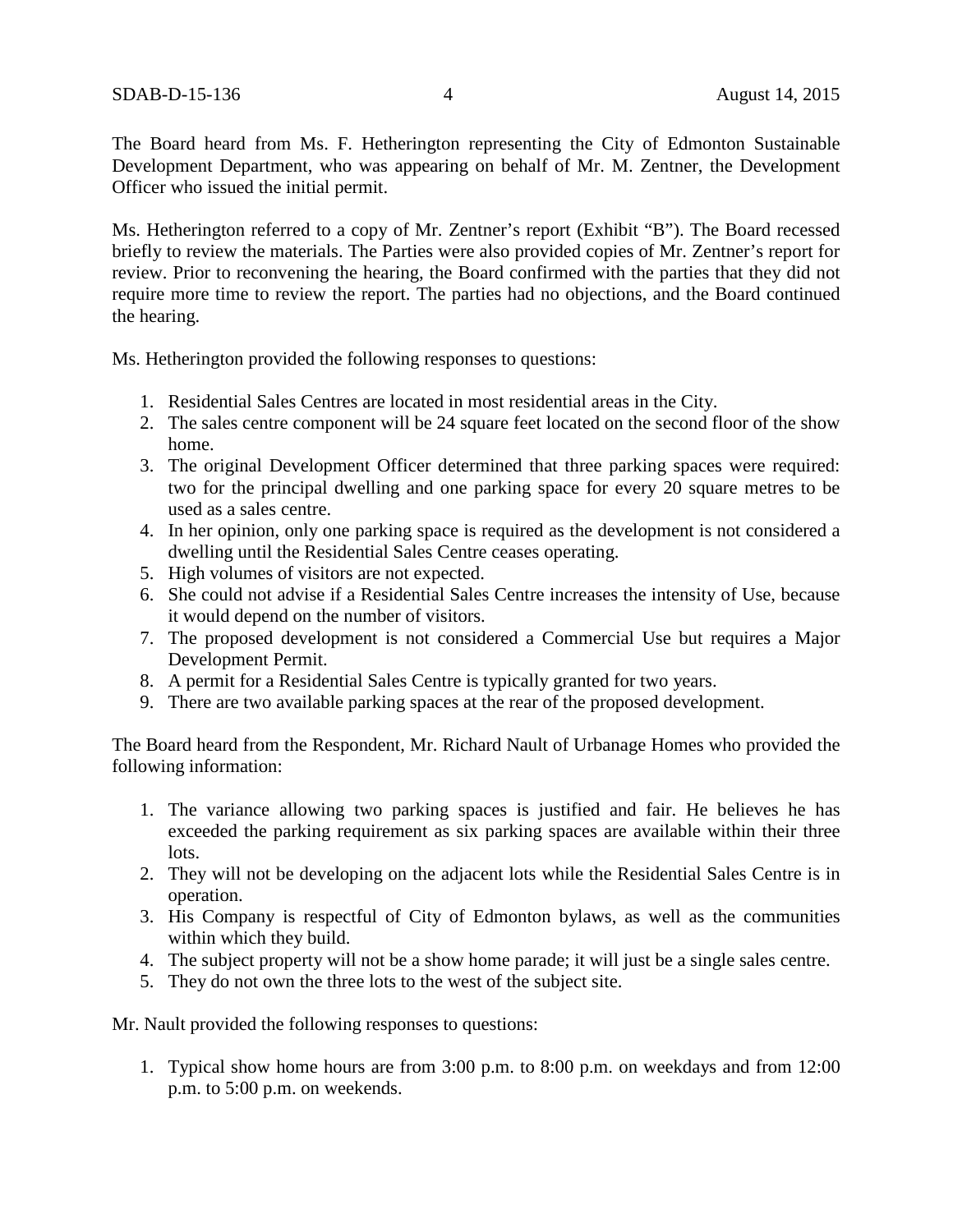- 2. He plans to have the proposed development primarily open on weekends from 12:00 p.m. until 5:00 p.m. with an occasional weekday appointment after 5:00 p.m.
- 3. The primary purpose of the proposed development is to be a showcase for the Glenora development; however, if a visitor to their sales centre wishes to have them build in another area; they would be open to that. They currently do not own nor are they developing properties in other areas.
- 4. He would be amenable to the imposition of restricted operating hours and a permit duration of 12 to 16 months.
- 5. There is a lot of down time during weekdays. This is the reason the sales centre is not open during regular weekday business hours.
- 6. He would like to highlight the sales centre with some signage and have lights at Christmas time but would stay within City bylaws.

In rebuttal, Mr. Percy made the following points:

- 1. He was not pleased with the late delivery of the Development Officer's reasons and noted that the reasons addressed only the parking issue.
- 2. The Development Officer did not consider traffic concerns, the scheduled neighbourhood renewal or the Mature Neighbourhood Overlay.
- 3. He has concerns that once the Development Permit is approved the developers will proceed as they see fit. The Appellant and other opponents are tired of the rhetoric of developers who claim they are sensitive to community opinions. This Applicant has been unresponsive to prior communication attempts from community members and boards.
- 4. Two parking spaces are insufficient.
- 5. He is still concerned with respect to this being the first commercial development on the street.

## **Motion:**

"That the appeal hearing be TABLED to July 15 or 16, 2015, or as the parties dictate".

## **Reasons for the Tabling:**

- 1. A Residential Sales Centre is a Discretionary Use in the RF4 Semi-detached Residential Zone, Section 150.3(7) of the *Edmonton Zoning Bylaw*.
- 2. The Board found that it did not receive sufficient information with respect to Sections 82(1) and 82(3) of the *Edmonton Zoning Bylaw* given that no report from the City of Edmonton Transportation Services Department was provided. The Board requires that information to render its decision.

## **July 30, 2015 Hearing**

## **Motion:**

"That SDAB-D-15-136 be raised from the Table."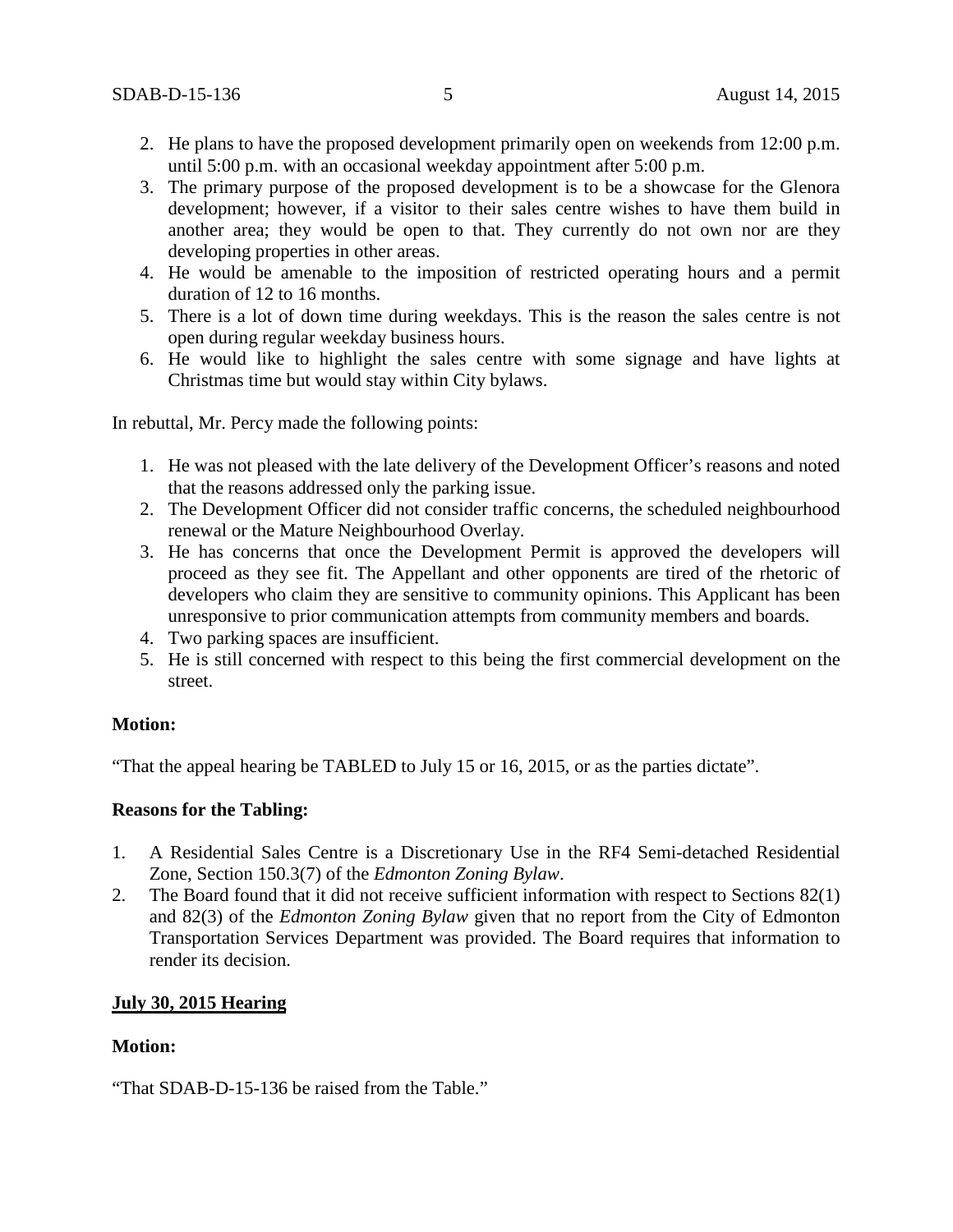The Board heard from Mr. D. Johnson, the Appellant, who provided the following information.

- 1. He asserted that 102 Avenue will be very busy when the bridge re-opens.
- 2. Residents cannot park on the block because of neighborhood renewal. Next year reconstruction will come south of 102 Avenue.
- 3. There is currently great stress on visitor parking in the area and the proposed Sales Centre will add to it.
- 4. He had no comment regarding the e-mail from City of Edmonton Transportation Services Department.
- 5. He would be in favour of the development if the temporary use ends with the re-opening of the bridge.

The Respondent, Mr. Richard Nault of Urbanage Homes advised he had no new information to add.

The hearing was closed.

Due to a miscommunication of the start time, the hearing was re-opened to allow the Appellant's Agent, Mr. D. Percy, a chance to address the response received from the City of Edmonton Transportation Services Department. He provided the following information:

- 1. He noted that the City of Edmonton Transportation Services Department replied very quickly and it was his view they had given this matter very little consideration. The response seemed to be limited to parking and does not address the Board's request for further information.
- 2. Vehicles line up at 136 Street to get on to 102 Avenue.
- 3. There is no parking available on 102 Avenue and very few spaces on the west side of 136 Street because of the fire hydrant which is located along the property line of the proposed sales centre.
- 4. People walk to school along the road as there are no sidewalks.
- 5. 102 Avenue is going to be a bike route to 136 Street and the bike route will then turn south; bicycle traffic will add to the congestion on the street.
- 6. At certain times of the year there is parking on both sides of the street which makes it difficult to get through.
- 7. He disagrees that the proposed centre is only 24 square feet. The entire show home is a sales centre and would generate more traffic than two parking spaces can accommodate.

The Board heard from Mr. L. Lubin, an affected property owner, who provided the following information:

- 1. He is most concerned about the safety of children and has been involved with safety issues in the neighbourhood for many years.
- 2. The community had requested that the City of Edmonton install traffic lights for safety reasons.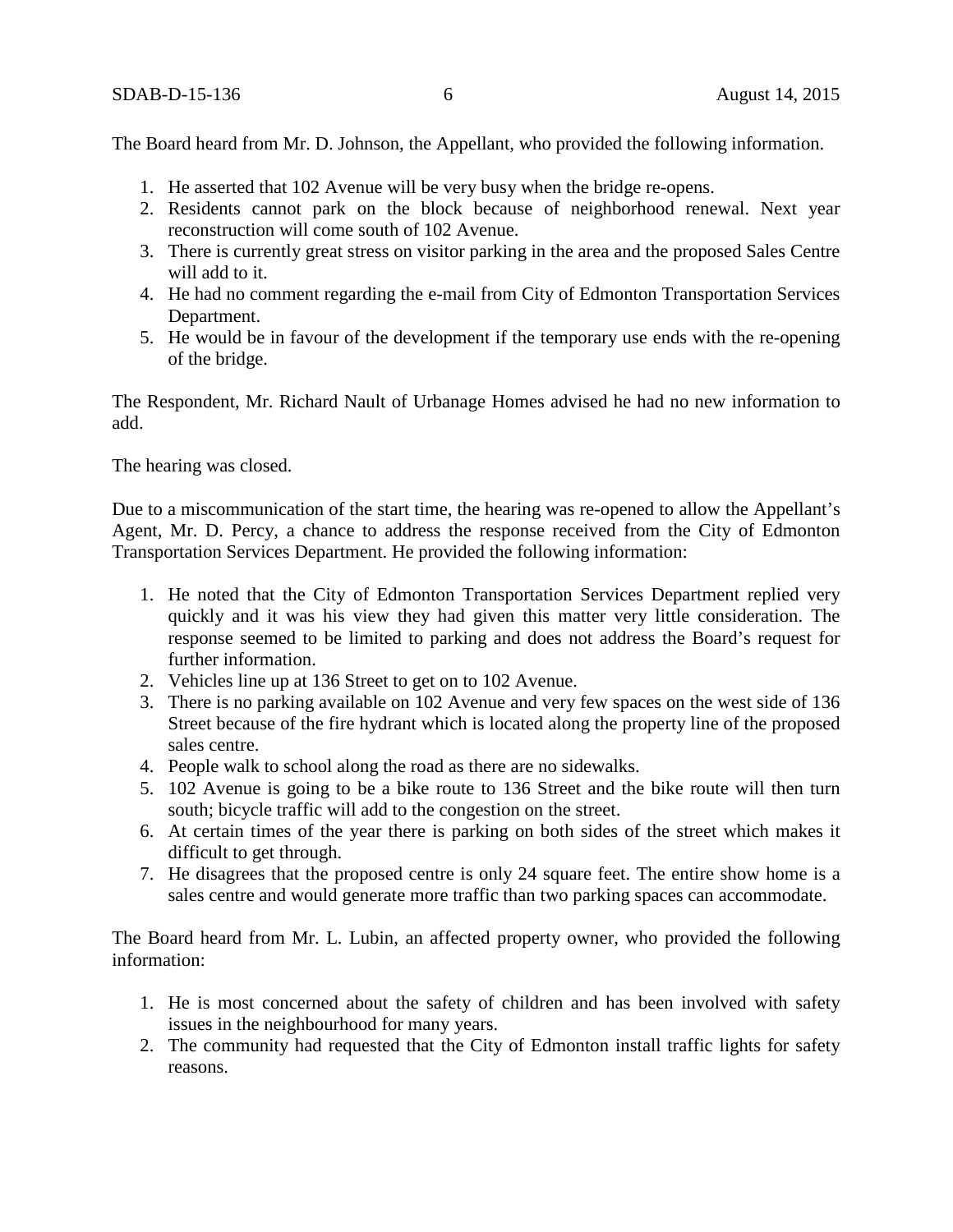3. There is not much traffic from 9:30 a.m. to 11:30 a.m. and 1:30 p.m. to 3:30 p.m. and these are the only safe times.

Mr. Lubin provided the following information in response to questions:

1. He is not aware of any requests for sidewalks and assumes they come with neighbourhood renewal.

The Respondent, Mr. Richard Nault of Urbanage Homes advised he had no new information to add.

Mr. D. Johnson and Mr. D. Percy declined the opportunity for rebuttal.

#### **Decision:**

The appeal is ALLOWED and the decision of the Development Authority is REVOKED. The development is REFUSED.

### **Reasons for Decision:**

The Board finds the following:

- 1. A Residential Sales Centre is a Discretionary Use in the RF4 Semi-detached Residential Zone. (Section 150.3(7))
- 2. The Board does not accept the Development Officer's calculation with respect to the Floor Area of the Residential Sales Centre and has determined the entire structure is a Residential Sales Centre for the following reasons:
	- a. The Development Officer determined that the Floor Area of the proposed Residential Sales Centre is 2.25 square metres; therefore one parking space is required. The Board felt that based on the intended use provided by the Respondent more than the designated space will be used as a Residential Sales Center.
	- b. The Board finds the entire structure is a Residential Sales Centre and the Floor Area, based on the approved plans, is 174.01 square metres; therefore 9 parking spaces are required.
	- c. The Board is not prepared to grant a variance of up to 8 parking spaces.
- 3. The Respondent's presentation clearly identified that they have only 2 properties to develop on 102 Avenue. The Board finds that the proposed Residential Sales Centre will be operated as a show piece for the Respondent and it will be bringing in clients from outside of the Glenora neighbourhood.
- 4. The Board received significant neighbourhood opposition for the proposed development. No one, other than the Respondent, appeared to support the development.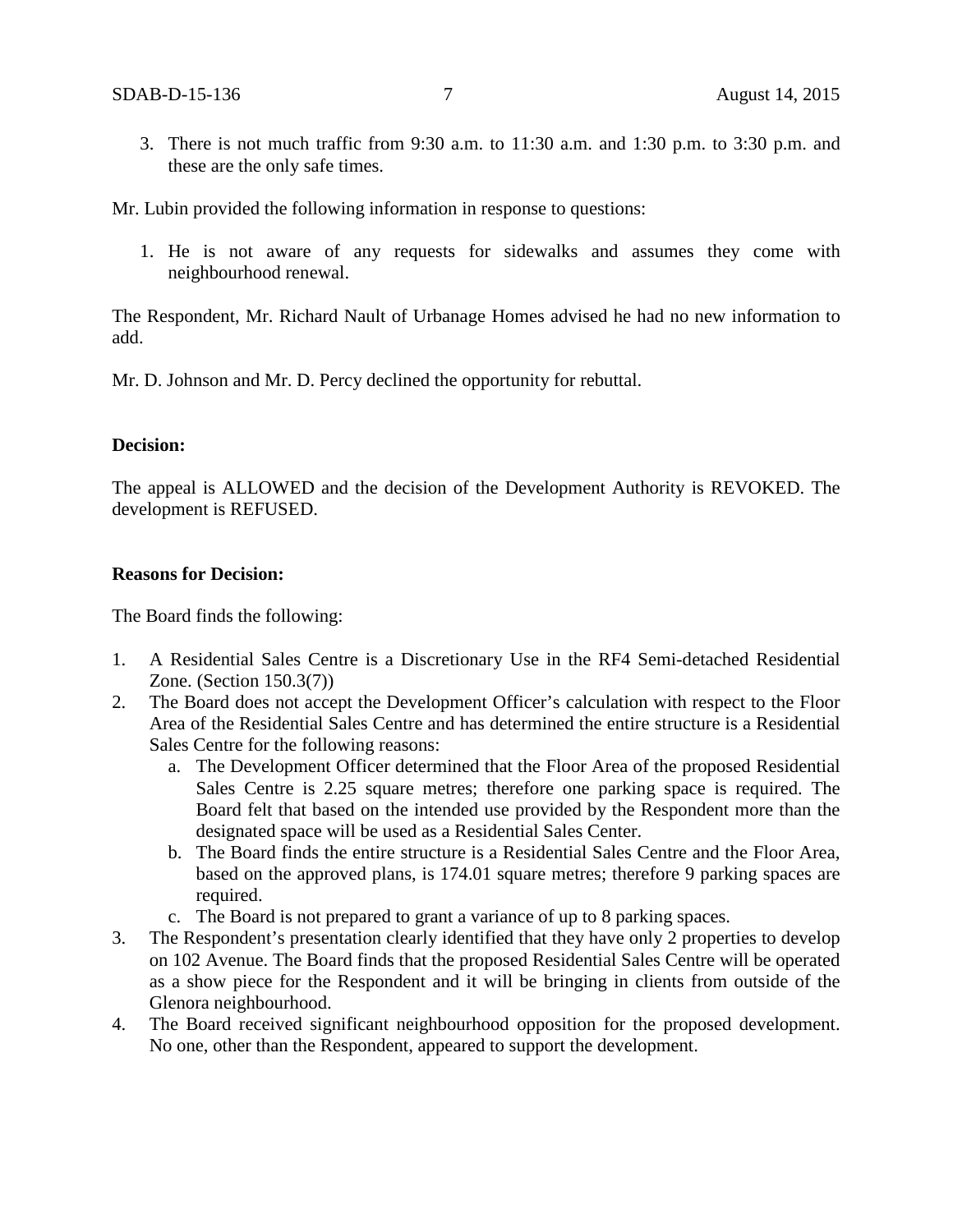- 5. The Board accepts that there is no parking on 102 Avenue and that there are no sidewalks on either side of 136 Street, south of 102 Avenue. The Board accepts that the proposed development will add to vehicle congestion and pedestrian safety concerns for the neighbourhood.
- 6. The Board, despite a request to the City of Edmonton Transportation Services Department for their feedback on this development, did not receive anything that the Board deemed useful in determining if there were any parking or traffic safety concerns.
- 7. Pursuant to s 687(3)(d) of the *MGA*, the Board finds that the proposed development will unduly interfere with the amenities of the neighbourhood and materially interfere with or affect the use, enjoyment or value of neighbouring parcels of land.

### **Important Information for Applicant/Appellant**

- 1. This decision may be appealed to the Alberta Court of Appeal on a question of law or jurisdiction under s 688 of the *Municipal Government Act*, RSA 2000, c M-26. If the Subdivision and Development Appeal Board is served with notice of an application for leave to appeal its decision, such notice shall operate to suspend the Development Permit.
- 2. When a decision on a Development Permit application has been rendered by the Subdivision and Development Appeal Board, the enforcement of that decision is carried out by the Sustainable Development Department, located on the 5th Floor, 10250 – 101 Street, Edmonton.

Mr. V. Laberge, Presiding Officer Subdivision and Development Appeal Board

CC: r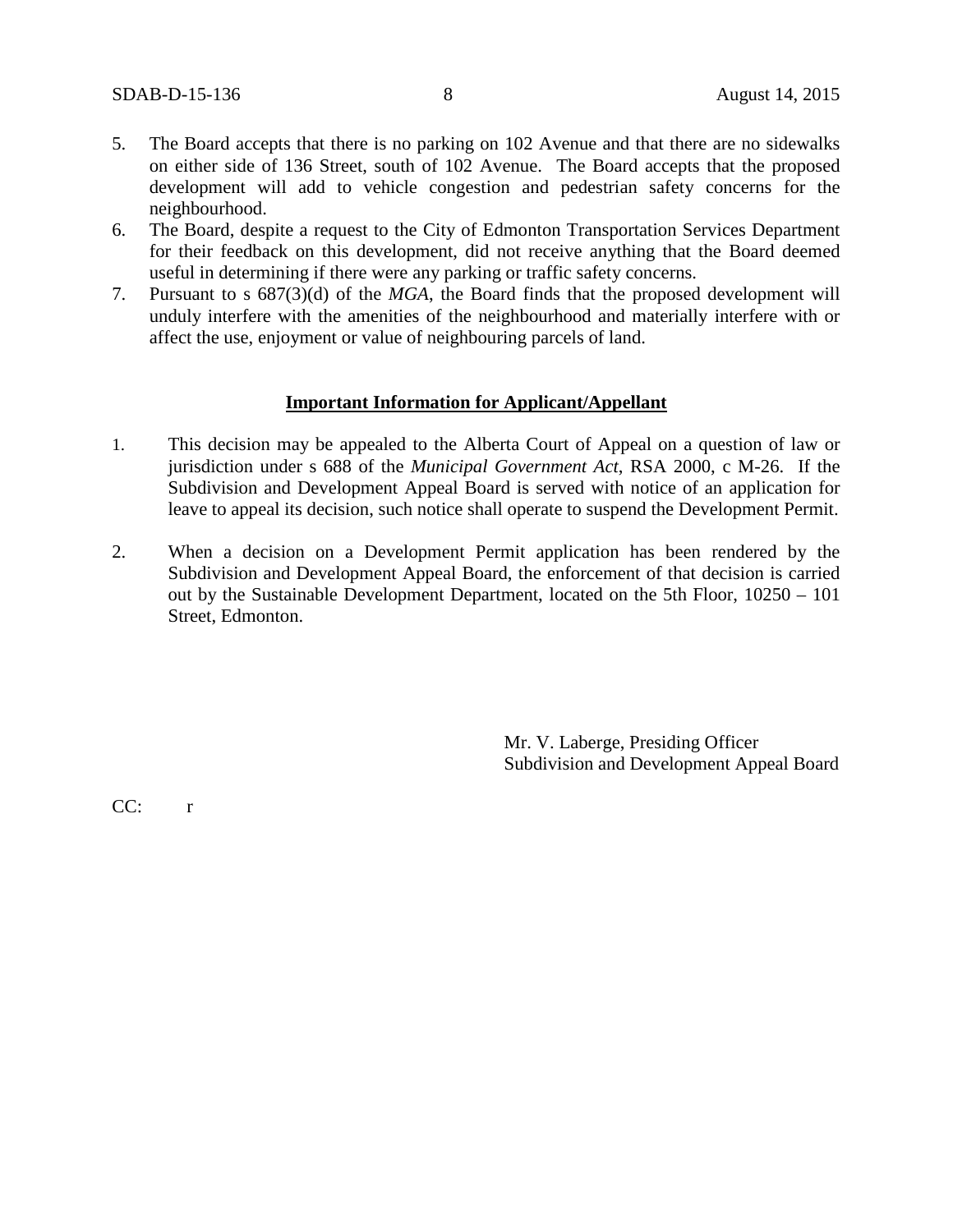# *Edmonton Subdivision and Development Appeal Board*

Churchill Building 10019 - 103 Avenue NW Edmonton, AB T5J 0G9 Phone: 780-496-6079 Fax: 780-577-3537 Email: sdab@edmonton.ca<br>Web: www.edmontonsdab www.edmontonsdab.ca

Date: August 14, 2015 Project Number: 167232980-001 File Number: SDAB-D-15-167

# **Notice of Decision**

This appeal dated July 7, 2015, from the decision of the Development Authority for permission to:

install a Freestanding Minor Digital On-premises Off-premises Sign (Integra Tire)

On Plan 4187RS Blk 2 Lot 1, located at 5015 - 99 Street NW, was heard by the Subdivision and Development Appeal Board on July 30, 2015.

# **Summary of Hearing:**

At the outset of the appeal hearing, the Presiding Officer confirmed with the parties in attendance that there was no opposition to the composition of the panel.

The appeal was filed on time, in accordance with s 686 of the *Municipal Government Act*, RSA 2000, c. M-26.

The Board heard an appeal of the decision of the Development Authority to refuse an application to install a Freestanding Minor Digital On-premises Off-premises Sign (Integra Tire) at 5015 – 99 Street NW. The subject site is zone IM Medium Industrial Zone.

The development permit application was refused because the existing Freestanding On-premises Sign is 6.6 metres from the proposed Freestanding Minor Digital On-premises Off-premises Sign and will result in a proliferation of signage on the Site. It is the opinion of the Development Authority that the proximity of the proposed and existing Sign will obstruct the visibility of the building on Site, which adversely impacts the built environment.

Prior to the hearing the following information was provided to the Board:

- A written submission from the Appellant received on July 28, 2015
- A written submission from the Development Authority received on July 27, 2015

The Board heard from Mr. J. Murphy, representing the Appellant, Pattison Outdoor Advertising, who provided the following information:

1. His client is applying for a sign that requires no variances and the sign meets all the requirements of Schedule 59G of the *Edmonton Zoning Bylaw*.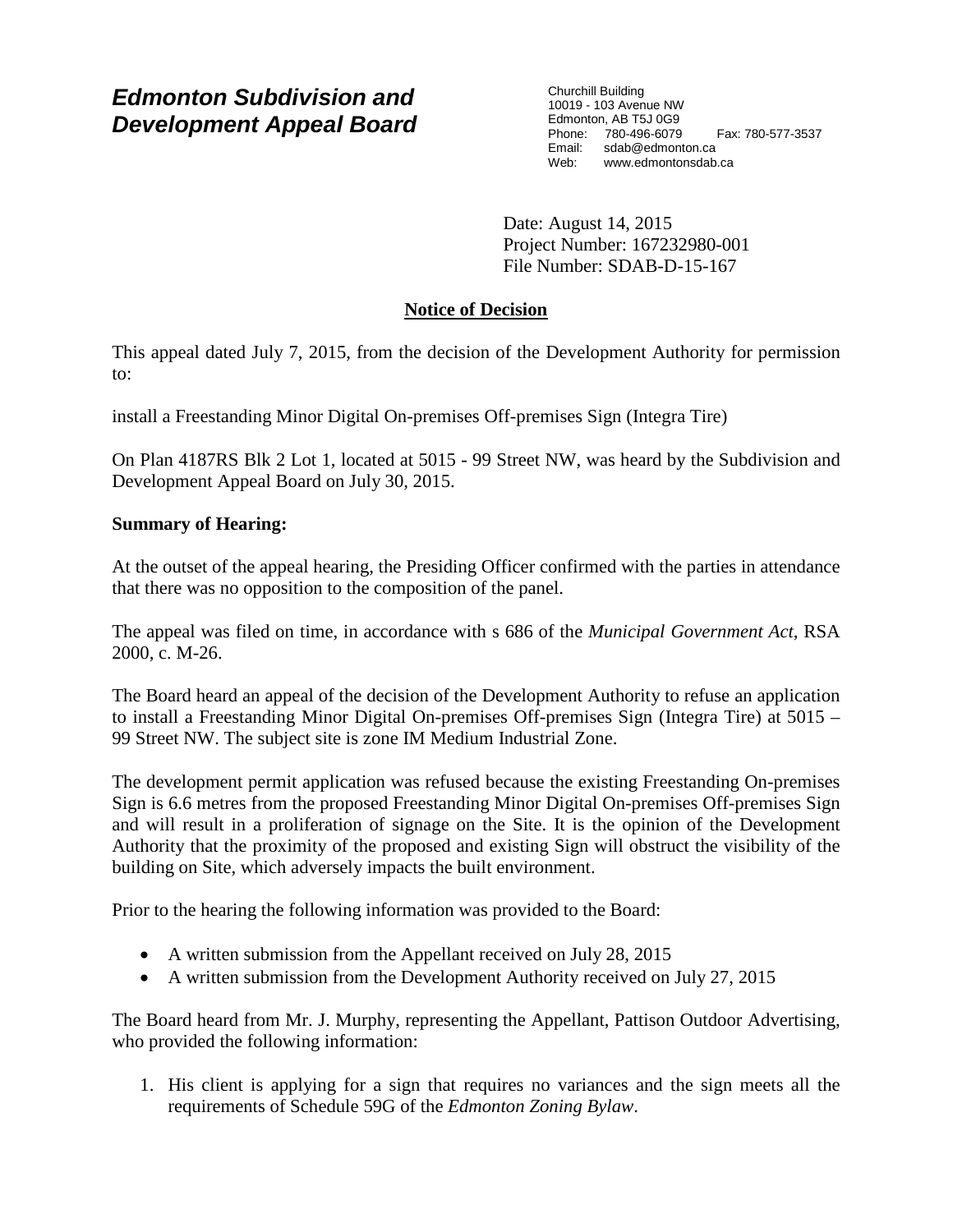- 2. No one has opposed this application.
- 3. The Development Officer is required to review a discretionary sign in the IM Medium Industrial Zone in the context of the surrounding environment and he refused the sign based on this review. He disagrees with this reason for refusal and referred the Board to Tab 1 of his submission which illustrates numerous industrial zones around the subject site.
- 4. There is no historical designation in the area and the City of Edmonton Transportation Services Department has no concerns with this sign.
- 5. The sign is within 6.6 metres to an existing sign and the proliferation of signs was of concern to the Development Officer. He felt that the use of the word *proliferation* is inappropriate here and stated that *proximity* does not infer *proliferation*.
- 6. He cited Schedule 59G.3(6)(k) of the *Edmonton Zoning Bylaw* which puts a constraint on the number of signs permitted at four. With the addition of the proposed new sign, the total will only be three.
- 7. He referred the Board to the City of Edmonton Digital Sign Regulations (Tab 8 of his submission). He specifically referred to Item 5 which reads:

"Controlling sign proliferation by

- Restricting digital signs to appropriate commercial and industrial zones
- Establishing appropriate separation distances between large digital sign"

Their proposed sign fits this regulation and does not cause any kind of proliferation.

- 8. He referred the Board to an earlier SDAB decision (SDAB-D-13-024) regarding a Minor Digital Off-premises Sign that was approved. Reason No. 2 supporting the decision was that "Minor Digital Off-premises Signs are characteristic in the IM Medium Industrial Zone".
- 9. The Development Officer felt that the proposed sign will obstruct the visibility of the building on the site creating an adverse impact. He referred to Tab 2 of his submission which shows that their proposed sign has been oriented to catch the attention of southbound and westbound traffic and would provide no significant obstruction of the building. He did acknowledge that a south bound view of the proposed sign would slightly obstruct the building.
- 10. There is very little obstruction of the very large building by the proposed sign. A tree on the site substantially obstructs the building more than the proposed sign does.
- 11. The site's owner provided written support of the application (Tab 3) and has no concern about visibility problems created by the sign.
- 12. In summary, the proposed sign complies with the regulations appropriate for the site and there are no proliferation problems.

The Board heard from Mr. S. Ahuja, representing the City of Edmonton Sustainable Development Department, who provided the following information:

- 1. He submitted the following exhibits:
	- a. Exhibit A-1: A photo of the existing site with the proposed sign imposed onto the photo.
	- b. Exhibit A-2: A photo of the existing sign when travelling west along 51 Avenue.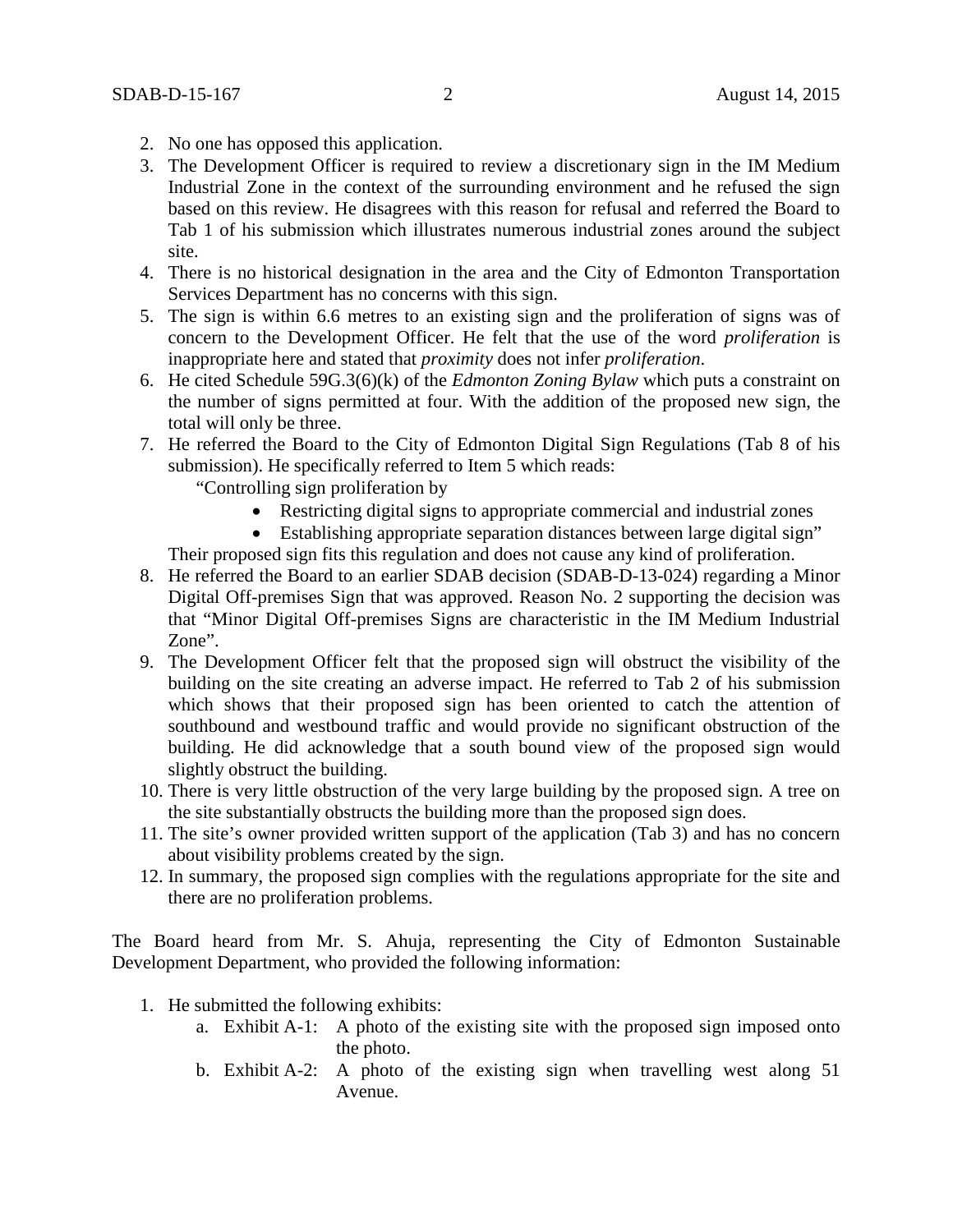- c. Exhibit A-3: An aerial view of the existing sign.
- d. Exhibit A-4: A photo of a site plan from a previous freestanding sign which included a representation of where this proposed sign would be located.
- 2. Four signs are allowed on the subject site. There is presently no bylaw restricting the minimum distance between On-premises and On-premises Off-premises Signs on the property.
- 3. The Development Officer found that the building already has a surplus of signage, the proposed development adversely impacts the build environment and the signage is too close at this particular location.
- 4. The existing signage already meets the needs of the tenant of the building.
- 5. Exhibit A-1 shows that the sign would cause the building to be obscured.

Mr. Ahuja provided the following response to questions:

- 1. Inclusion of the site map from the previous application is to serve the purpose of illustrating the proximity of the existing sign to the proposed sign.
- 2. He confirmed that he has visited the site and finds there is a proliferation of signage present.

In rebuttal, Mr. Murphy made the following points:

- 1. The sign presentation (Exhibit A-1) used by the Development Officer was prepared by him and he acknowledged that the mock-up did not realistically indicate the true height of the sign. When they prepare their submissions they rely on submitted professional plans and documentation.
- 2. This proposed sign is targeted for traffic not covered by the existing sign.
- 3. The signage does not require specific separation distances as conceded by Development Officer.

#### **Decision:**

The appeal is ALLOWED and the decision of the Development Authority is REVOKED. The development is GRANTED subject to the following condition:

1. The Freestanding Minor Digital On-premises Off-premises Sign is approved for a period of five years and will expire on August 14, 2020.

#### **Reasons for Decision:**

The Board finds the following:

1. A Minor Digital On-premises Off-premises Sign is a Discretionary Use in the IM Medium Industrial Zone, Section 420.3(12) of the *Edmonton Zoning Bylaw*.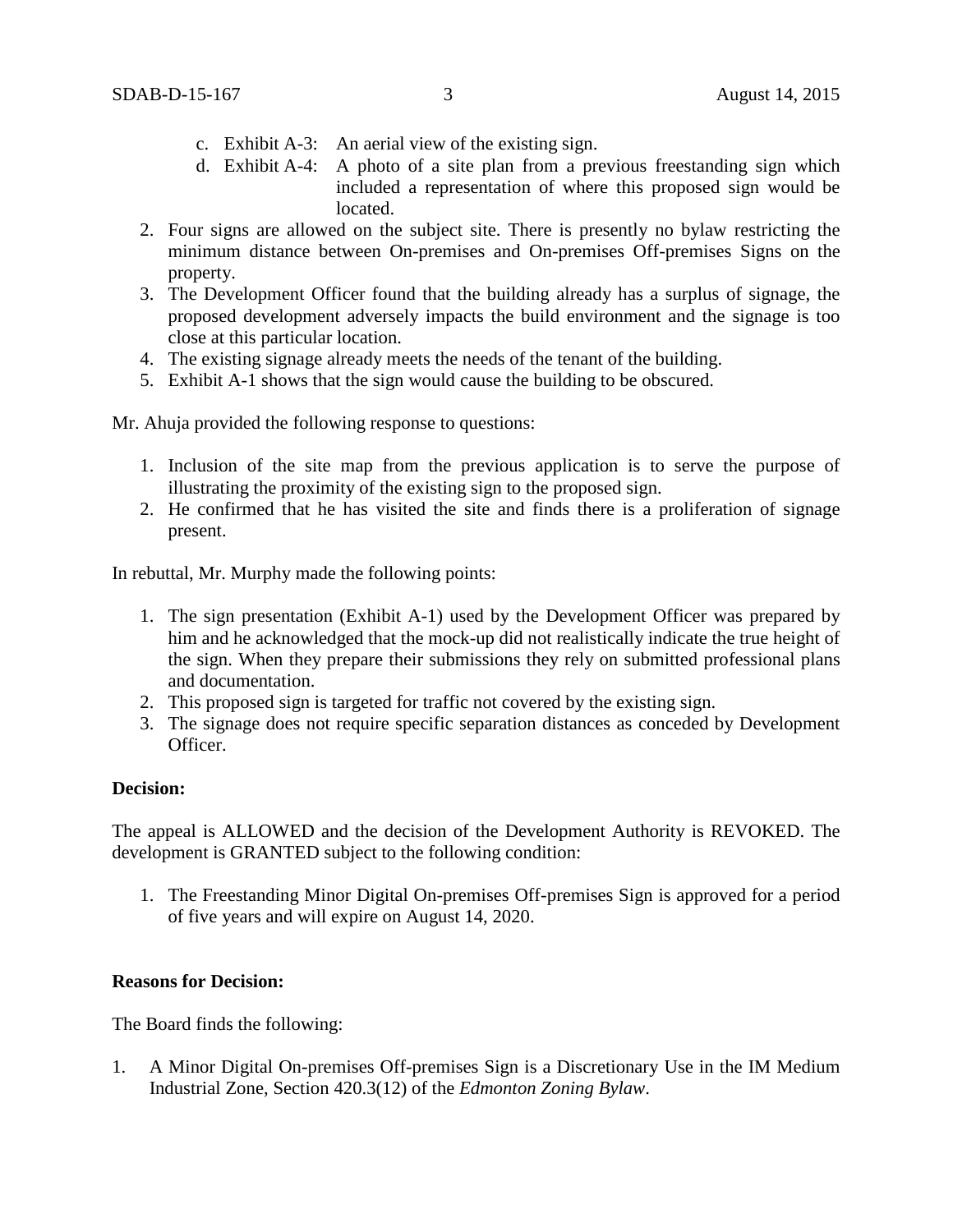- 2. The Board agrees with the Appellant that this is the third of four signs allowed on the site in the IM Medium Industrial Zone pursuant to Schedule 59G.3(6)(k) of the *Edmonton Zoning Bylaw.*
- 3. The Board accepts that the Sign Height in relation to the building will have minimal visual impact on the building.
- 4. The proposed Sign complies completely with the IM Medium Industrial Zone and Schedule 59G of the *Edmonton Zoning Bylaw.*
- 5. The City of Edmonton Transportation Services Department has no objections.
- 6. The Board received one letter of support and there was no opposition to the proposed development.
- 7. Pursuant to s 687(3)(d) of the *Municipal Government Act* the Board finds that the proposed development will not unduly interfere with the amenities of the neighbourhood nor materially interfere with or affect the use, enjoyment or value of neighbouring parcels of land.

#### **Important Information for the Applicant/Appellant**

- 1. This is not a Building Permit. A Building Permit must be obtained separately from the Sustainable Development Department, located on the  $5<sup>th</sup>$  Floor, 10250 – 101 Street, Edmonton.
- 2. Obtaining a Development Permit does not relieve you from complying with:
	- a) the requirements of the *Edmonton Zoning Bylaw*, insofar as those requirements have not been relaxed or varied by a decision of the Subdivision and Development Appeal Board,
	- b) the requirements of the *Alberta Safety Codes Act*,
	- c) the *Alberta Regulation 204/207 – Safety Codes Act – Permit Regulation*,
	- d) the requirements of any other appropriate federal, provincial or municipal legislation,
	- e) the conditions of any caveat, covenant, easement or other instrument affecting a building or land.
- 3. When an application for a Development Permit has been approved by the Subdivision and Development Appeal Board, it shall not be valid unless and until any conditions of approval, save those of a continuing nature, have been fulfilled.
- 4. A Development Permit will expire in accordance to the provisions of Section 22 of the *Edmonton Zoning Bylaw, Bylaw 12800*, as amended.
- 5. This decision may be appealed to the Alberta Court of Appeal on a question of law or jurisdiction under s 688 of the *Municipal Government Act*, RSA 2000, c. M-26. If the Subdivision and Development Appeal Board is served with notice of an application for leave to appeal its decision, such notice shall operate to suspend the Development Permit.